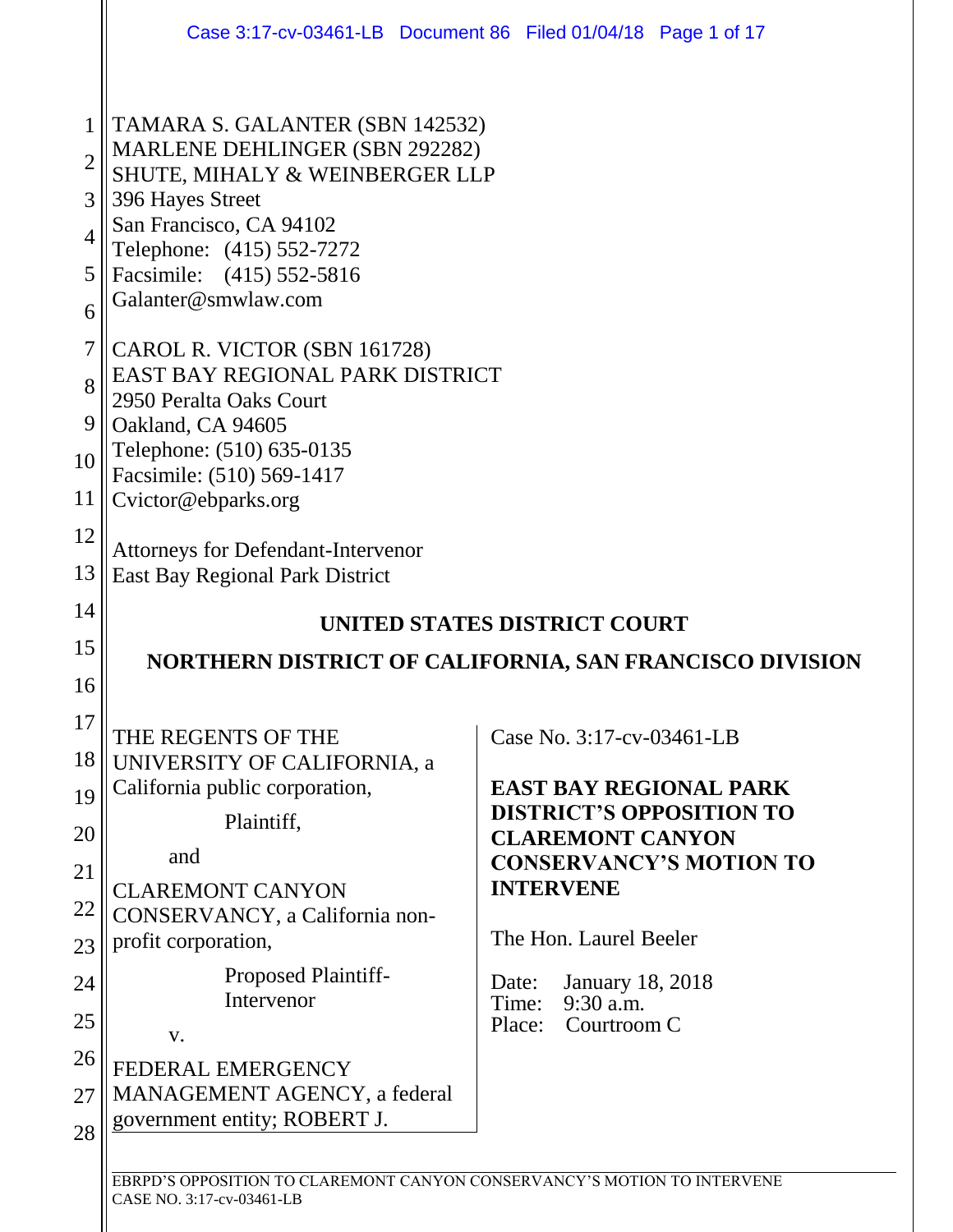|                                | Case 3:17-cv-03461-LB Document 86 Filed 01/04/18 Page 2 of 17            |
|--------------------------------|--------------------------------------------------------------------------|
|                                |                                                                          |
| $\mathbf{1}$<br>$\overline{2}$ | FENTON, JR., in his official capacity;<br><b>CALIFORNIA OFFICE OF</b>    |
|                                | <b>EMERGENCY SERVICES, a</b>                                             |
| 3<br>$\overline{4}$            | California public agency; and MARK S.<br>GHILARDUCCI, in his official    |
| 5                              | capacity;<br>Defendants,                                                 |
| 6                              | and                                                                      |
| $\overline{7}$                 | HILLS CONSERVATION                                                       |
| 8                              | NETWORK, INC., a nonprofit public<br>benefit corporation, and EAST BAY   |
| 9                              | REGIONAL PARK DISTRICT, a local                                          |
| 10                             | agency,                                                                  |
| 11                             | Defendant-Intervenors.                                                   |
| 12                             |                                                                          |
| 13                             |                                                                          |
| 14                             |                                                                          |
| 15                             |                                                                          |
| 16                             |                                                                          |
| 17                             |                                                                          |
| 18                             |                                                                          |
| 19                             |                                                                          |
| 20                             |                                                                          |
| 21                             |                                                                          |
| 22                             |                                                                          |
| 23                             |                                                                          |
| 24                             |                                                                          |
| 25                             |                                                                          |
| 26                             |                                                                          |
| 27                             |                                                                          |
| 28                             |                                                                          |
|                                | EBRPD'S OPPOSITION TO CLAREMONT CANYON CONSERVANCY'S MOTION TO INTERVENE |
|                                | CASE NO. 3:17-cv-03461-LB                                                |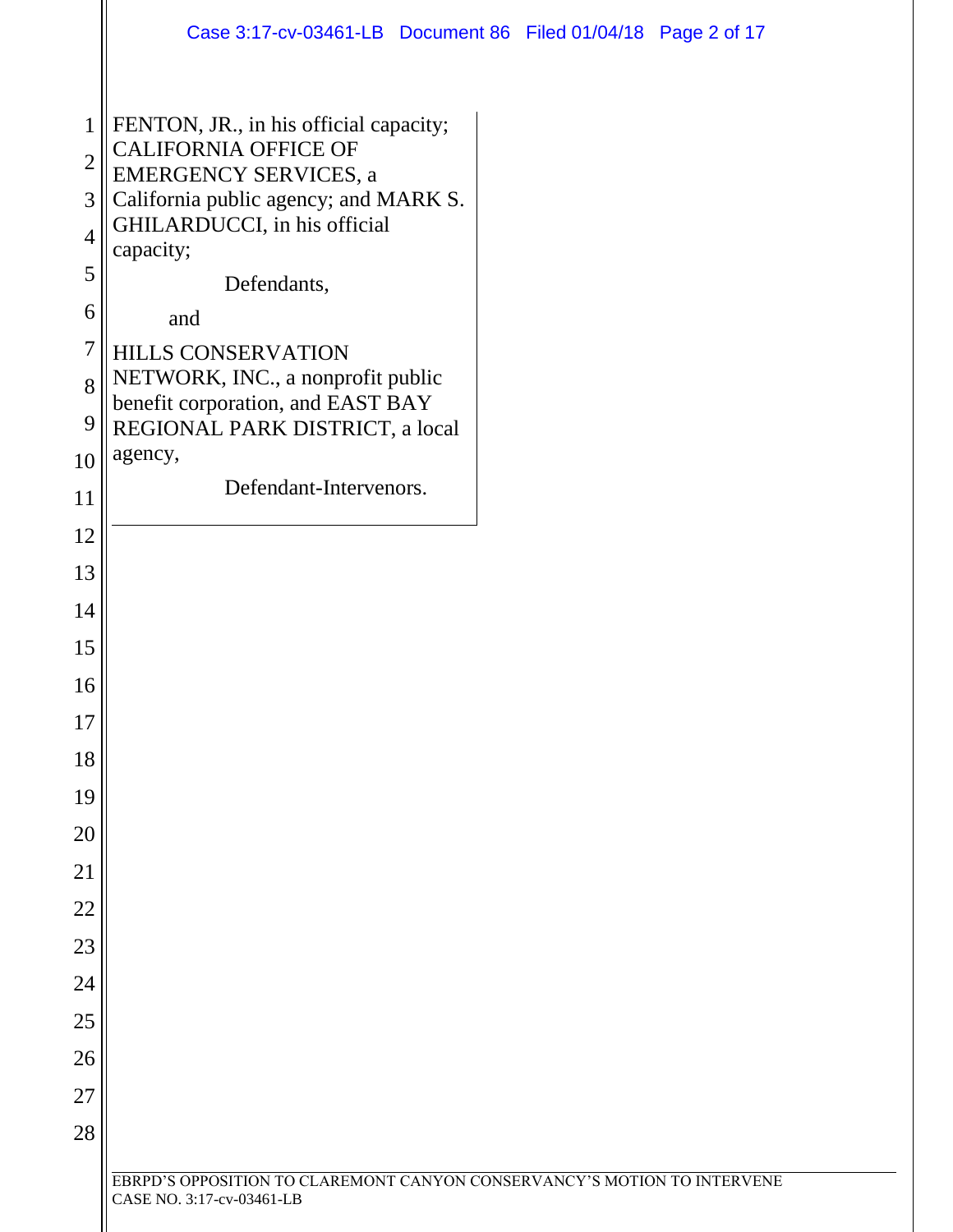1

# **TABLE OF CONTENTS**

| $\overline{2}$ |                           |                 | <u>i agc</u>                                                             |
|----------------|---------------------------|-----------------|--------------------------------------------------------------------------|
| 3              |                           |                 |                                                                          |
| $\overline{4}$ |                           |                 |                                                                          |
| 5              |                           |                 |                                                                          |
|                | I.                        |                 | CCC Fails to Meet The Requirements for Intervention as of Right4         |
| 6<br>7         |                           | А.              | CCC Does Not Have a Legally Protected Interest in This                   |
| 8<br>9         |                           | <b>B.</b>       | Disposition of This Litigation Will Not Impair CCC's Claimed             |
| 10             |                           | $\mathcal{C}$ . | The University Will Adequately Protect The Interests of CCC              |
| 11             |                           | D.              |                                                                          |
| 12<br>13       | II.                       |                 | CCC Fails to Meet The Requirements for Permissive Intervention and       |
| 14             |                           | A.              | CCC Does Not Meet The Threshold Requirements for                         |
| 15<br>16       |                           | <b>B.</b>       | Additional Factors Demonstrate That CCC Should Not Be                    |
| 17             |                           |                 |                                                                          |
| 18             |                           |                 |                                                                          |
| 19             |                           |                 |                                                                          |
| 20             |                           |                 |                                                                          |
| 21             |                           |                 |                                                                          |
| 22             |                           |                 |                                                                          |
| 23             |                           |                 |                                                                          |
| 24             |                           |                 |                                                                          |
| 25             |                           |                 |                                                                          |
| 26             |                           |                 |                                                                          |
| 27             |                           |                 |                                                                          |
| 28             |                           |                 |                                                                          |
|                | CASE NO. 3:17-cv-03461-LB |                 | EBRPD'S OPPOSITION TO CLAREMONT CANYON CONSERVANCY'S MOTION TO INTERVENE |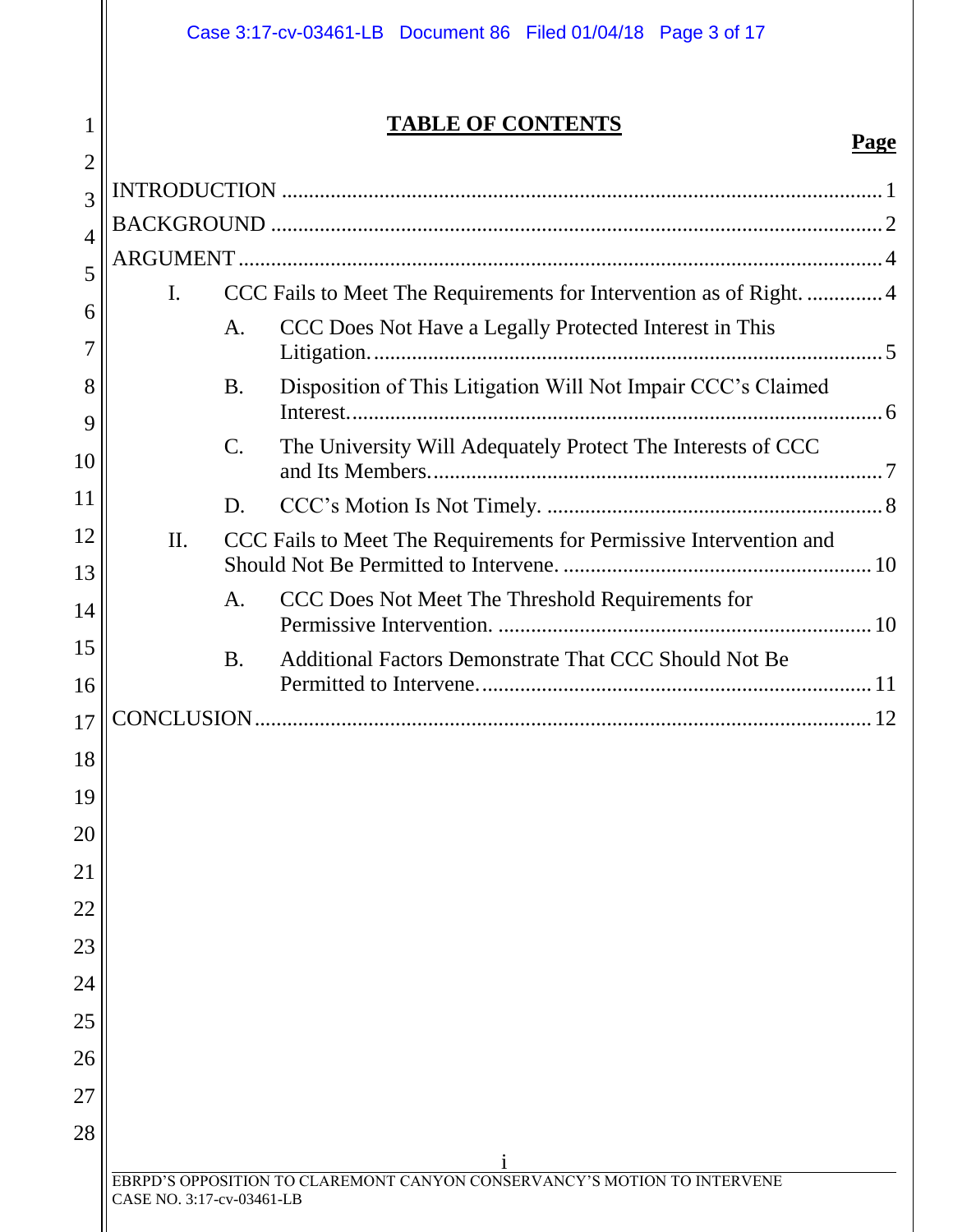|                | Case 3:17-cv-03461-LB Document 86 Filed 01/04/18 Page 4 of 17            |
|----------------|--------------------------------------------------------------------------|
|                |                                                                          |
| 1              | <b>TABLE OF AUTHORITIES</b>                                              |
| $\overline{2}$ | <u>Page</u>                                                              |
| 3              | <u>FEDERAL CASES</u>                                                     |
| $\overline{4}$ | Arakaki v. Cayetano,                                                     |
| 5              |                                                                          |
| 6              | Blake v. Pallan,                                                         |
| 7              |                                                                          |
| 8              | Donnelly v. Glickman,                                                    |
| 9              |                                                                          |
| 10             | EEOC v. Pan Am. World Airways, Inc.,                                     |
| 11             |                                                                          |
| 12             | League of United Latin Am. Citizens v. Wilson,                           |
| 13             |                                                                          |
| 14             | Nw. Forest Res. Council v. Glickman,                                     |
| 15             | Perry v. Proposition 8 Official Proponents,                              |
| 16             | 587 F.3d 947 (9th Cir. 2009).<br>$\dots 7$                               |
| 17             | Public Service Co. v. Patch,                                             |
| 18             |                                                                          |
| 19             | San Jose Mercury News, Inc. v. U.S. Dist. Court-N. Dist.,                |
| 20             |                                                                          |
| 21             | SEC v. Small Bus. Capital Corp.,                                         |
| 22             |                                                                          |
| 23             | Smith v. L.A. Unified Sch. Dist.,                                        |
| 24             | Spangler v. Pasadena City Bd. of Educ.,                                  |
| 25             |                                                                          |
| 26             | United States v. Alisal Water Corp.,                                     |
| 27             |                                                                          |
| 28             | $\overline{\mathbf{u}}$                                                  |
|                | EBRPD'S OPPOSITION TO CLAREMONT CANYON CONSERVANCY'S MOTION TO INTERVENE |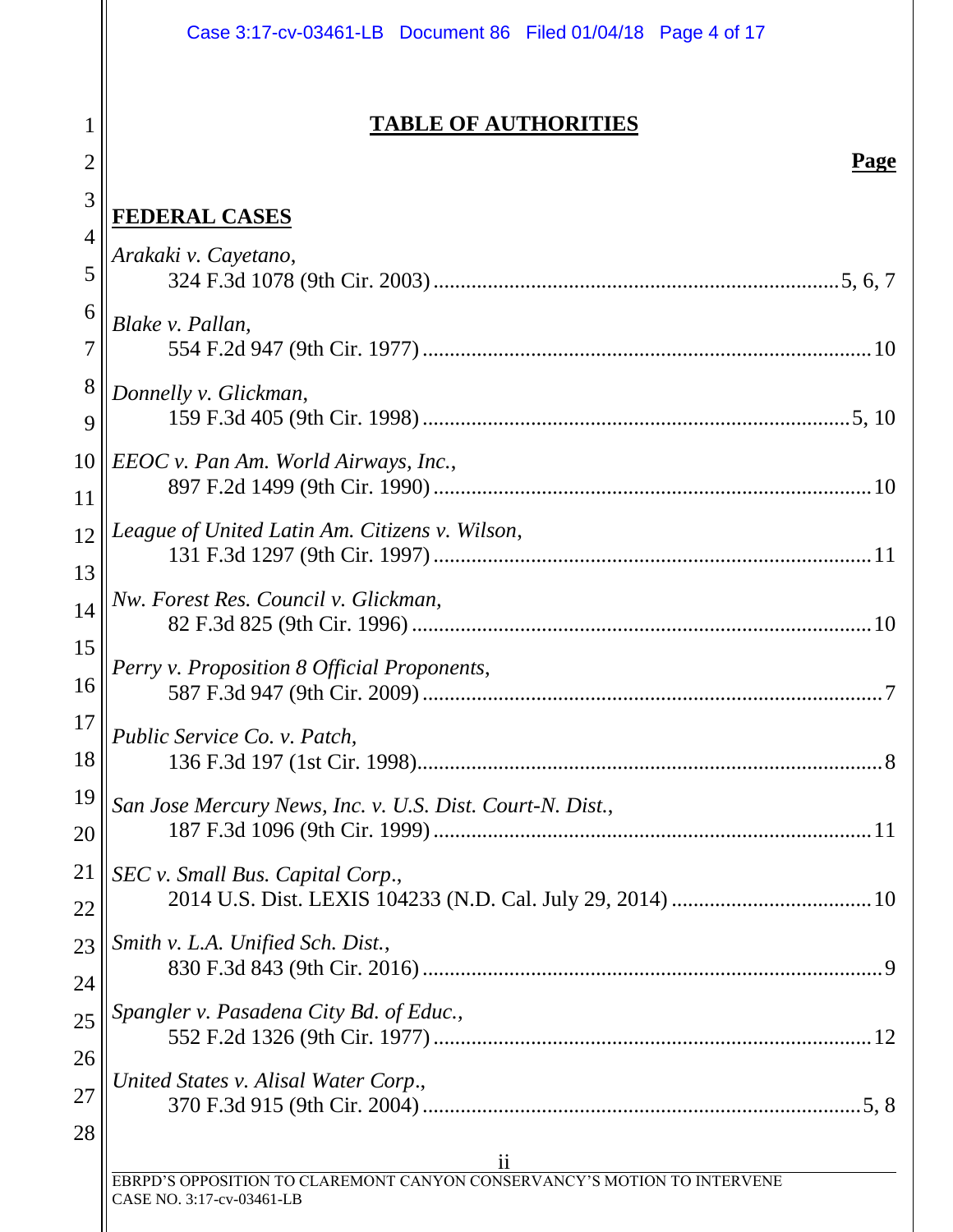#### Case 3:17-cv-03461-LB Document 86 Filed 01/04/18 Page 5 of 17

# **FEDERAL STATUTES**

#### **RULES**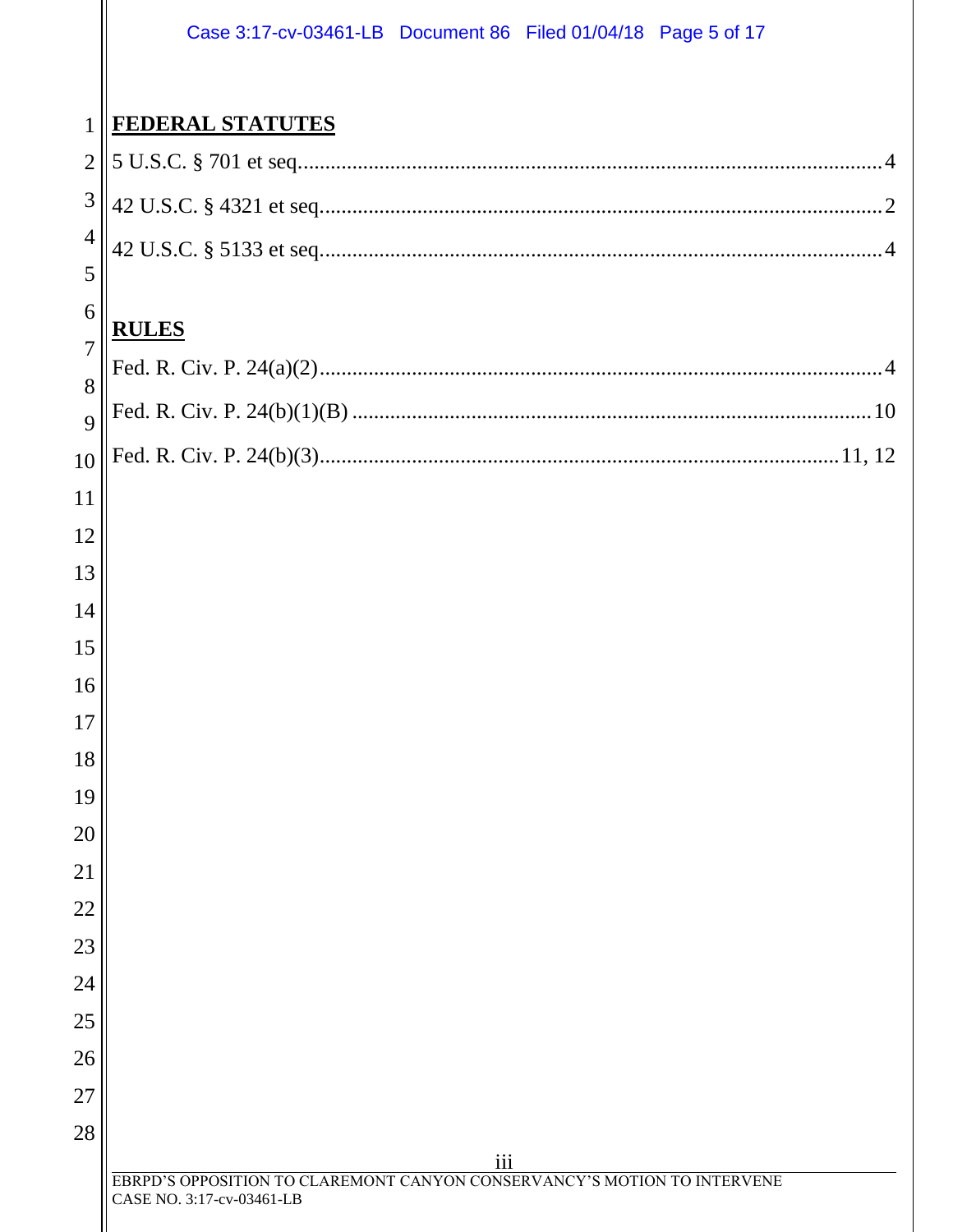#### **INTRODUCTION**

<span id="page-5-0"></span>Defendant-Intervenor East Bay Regional Park District ("Park District") opposes and objects to the Claremont Canyon Conservancy's ("CCC") Motion to Intervene, filed December 18, 2017 ["Motion," ECF Docket ("Dkt.") No. 71]. CCC's Motion fails to meet the requirements for either intervention as of right or permissive intervention.

9 Since March 2015, the existing parties here have been litigating over funding to reduce wildfire hazards in the East Bay Hills. Now, thirty months into that dispute and more than six months into the most recent chapter, CCC attempts to interject itself into the proceedings. Unlike Defendant-Intervenors Hills Conservation Network ("HCN") and the Park District, CCC was not a party to the underlying litigation or the settlement that led to the withdrawal of funding.

14 16 CCC's participation would disrupt and delay the litigation and parties' settlement efforts. CCC refuses to have a magistrate hear the case, thus requiring reassignment of the case to a judge who knows nothing about the history and underlying issues of the litigation. Further, given CCC's delay in seeking to intervene and its categorical rejection of potential settlement options, CCC would undermine the parties' efforts to resolve the litigation through a settlement and mediation process that is well underway.

18 22 24 25 26 27 28 CCC does not meet the requirements for intervention—either as of right or permissive. Its interest in having certain vegetation removed from Claremont Canyon with federal grant funding is too far removed from the procedural claims at issue in the litigation. As a result, the Regents of the University of California's ("University") success in the litigation would not directly address CCC's interest. CCC also waited too long to intervene. Its intervention now would disrupt and delay the litigation and the parties' efforts to resolve the dispute without costly and lengthy litigation. Furthermore, CCC's participation is unnecessary because the University will adequately represent any interests that CCC *does* have in this case. CCC also impermissibly seeks to expand the scope of the University's lawsuit to include a challenge to the termination of the City of Oakland's ("Oakland") grant funds, which is not at issue in this litigation.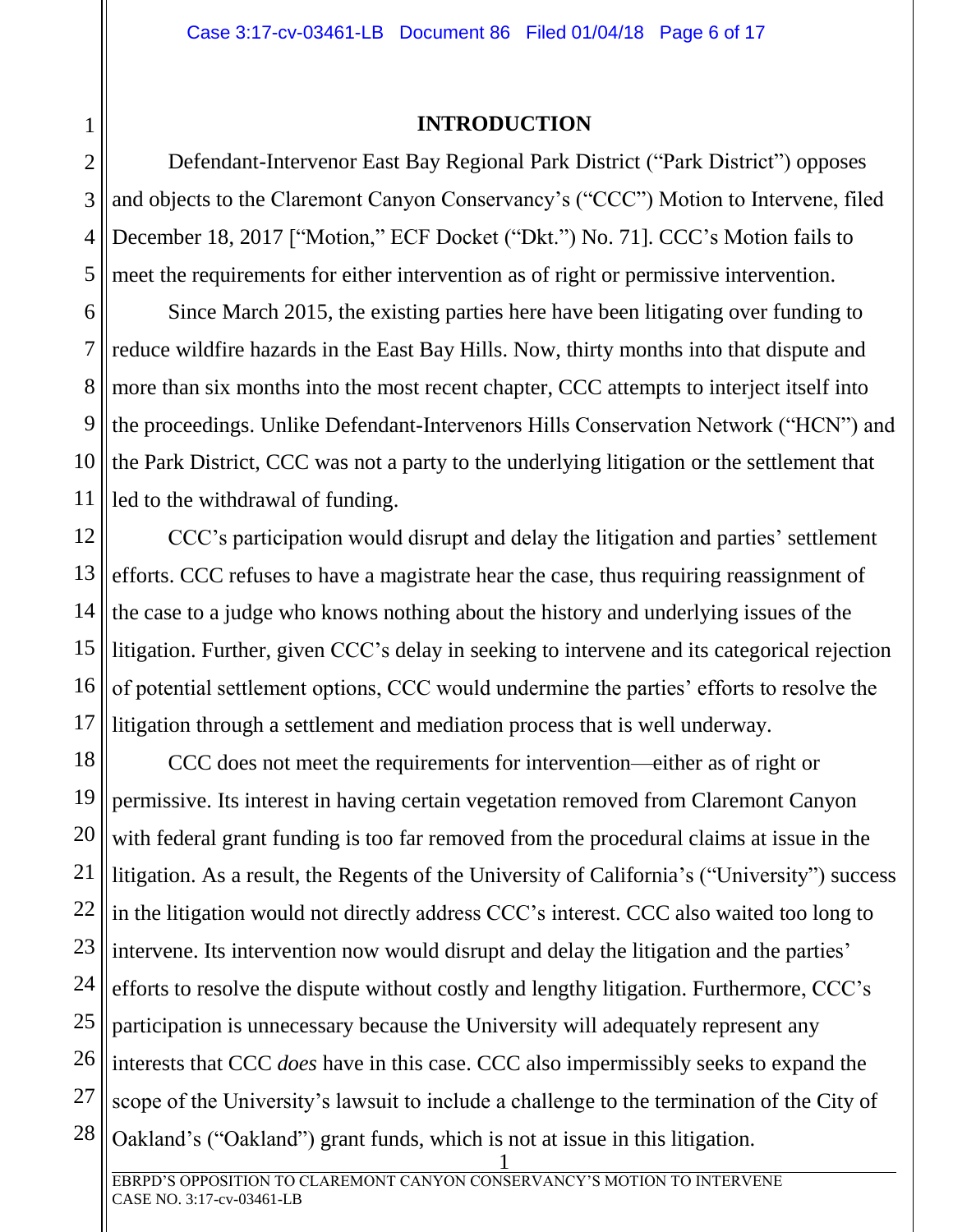If CCC wishes to participate in the litigation, it should do so as an amici, not as a party.

#### **BACKGROUND**

<span id="page-6-0"></span>4 5 6 7 9 The Park District is a special district that maintains and operates a system of regional parks in Alameda and Contra Costa Counties, including several large parks in the East Bay Hills. To address the risk of wildfires in the East Bay Hills, the Park District developed a Wildfire Hazard Reduction and Resource Management Plan ("Fire Plan"), setting forth vegetation management strategies for reducing wildfire hazards while improving habitat and restoring native vegetation on Park District lands. To help implement the Fire Plan, the Park District applied for federal funding from the Federal Emergency Management Agency ("FEMA") to reduce the risk of future wildfire disasters by performing vegetation management work described in its Fire Plan on roughly 540 acres in eleven regional parks. Plaintiff ("Pl.") Complaint, ¶¶ 29, 32, 37.

16 Plaintiff University and the City of Oakland, which also own undeveloped open space in the East Bay Hills, similarly requested federal funding from FEMA for wildfire hazard reduction projects. *Id.*, 1 32. The University submitted two grant applications seeking funds to remove flammable vegetation on about 100 acres, *id*., ¶¶ 33, 34, while Oakland submitted an application for funding to remove vegetation on 359 acres, *id*., ¶ 36.

FEMA prepared an environmental impact statement ("EIS") pursuant to the National Environmental Policy Act ("NEPA"), 42 U.S.C. § 4321 et seq., that evaluated the potential impacts of the fire hazard reduction work proposed by the Park District, the University, and Oakland in their respective grant applications. Pl. Complaint,  $\P\P$  46, 47. The EIS also evaluated roughly 1,060 acres of "connected areas" adjacent to the grantfunded work, where the Park District intended to remove vegetation without federal funding. *Id*., ¶ 38.

28 FEMA released the final EIS in December 2014. *Id*., ¶ 58. It issued a Record of Decision ("ROD") in February 2015 approving grant funds for the Park District, the

1

2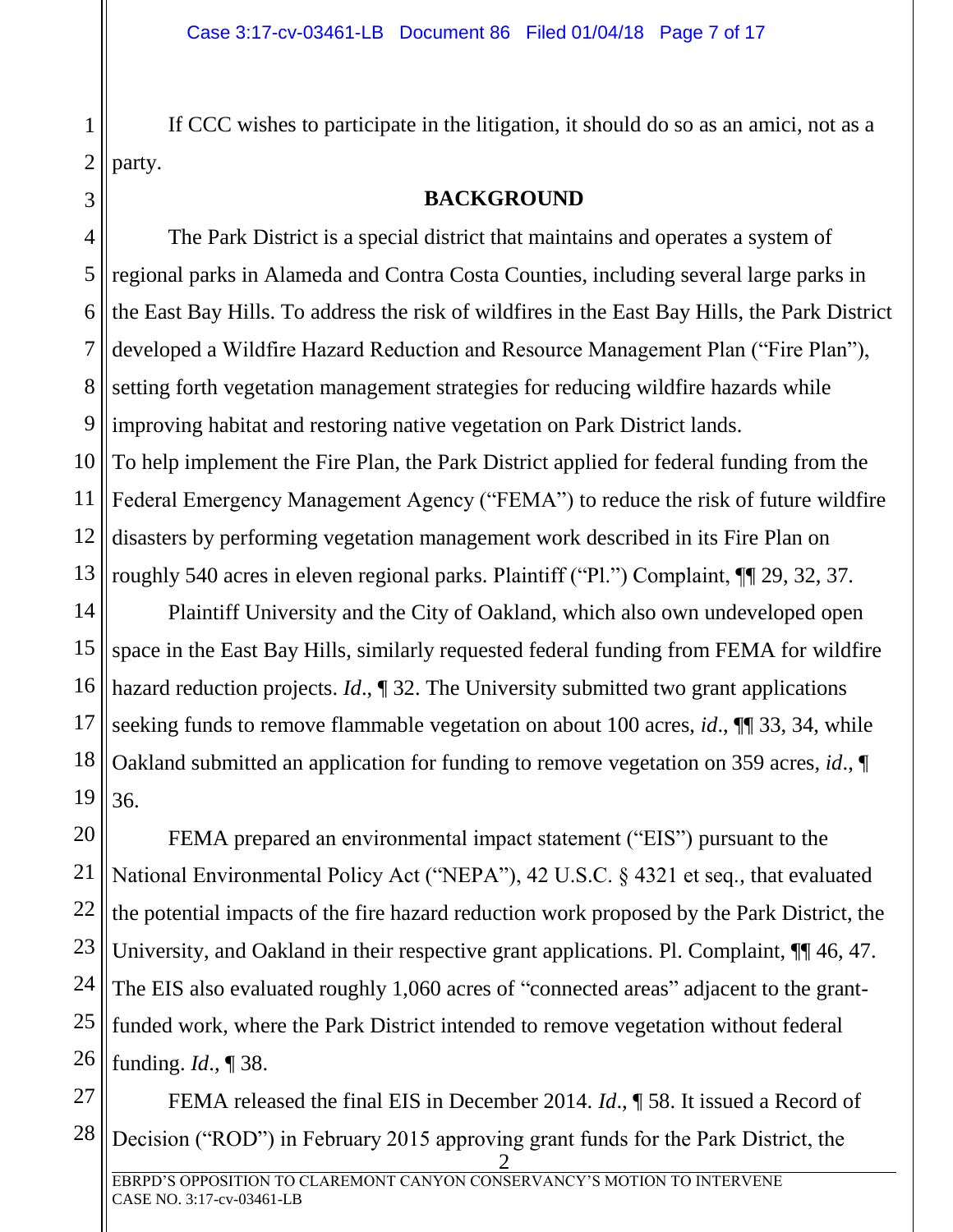1 2 3 4 5 6 7 8 9 10 11 University, and Oakland. *Id*., ¶ 60. Each of those three entities' grants included funding for vegetation removal in Claremont Canyon: 21.6 acres on Park District land (Claremont Canyon Regional Preserve), 42.8 acres on University land (Claremont-PDM), and 13.7 acres on Oakland land (Claremont Canyon-Stonewall). Administrative Record ("AR") 13.1-002 at 14 (ROD 10); AR 10.1-015 at 26, 49, 52, 56 (Final EIS 3-12, 3-35, 3-38, 3- 42). The Park District also would remove vegetation with no federal funding on an additional 130 acres of connected acres in Claremont Canyon. AR 10.1-015 at 1, 56 (Final EIS 1-1, 3-42). The Park District work would occur throughout the Claremont Canyon Regional Preserve on both sides of Claremont Avenue in Oakland, including in areas adjacent to residences neighboring Claremont Canyon. AR 10.1-015 at 56, 586 (Final EIS 3-42, 6.1-10).

12 13 14 15 16 17 18 19 The ROD prompted two lawsuits challenging FEMA's compliance with NEPA, both of which presented circumscribed challenges to FEMA's decision, contesting in their briefing only the EIS' analysis of the University's and Oakland's project areas. *See Hills Conservation Network v. Federal Emergency Management Agency et al.*, No. 3:15 cv-01057-LB (N.D. Cal.); *SPRAWLDEF, et al. v. Federal Emergency Management Agency et al.*, No. 15-cv-02331-LB (N.D. Cal). While the Park District was named as a defendant in both actions, the briefing in neither case challenged FEMA's analysis of, or decision to approve funding for, the Park District project areas.

20 21 22 23 24 CCC was not a party to either lawsuit. Nor did it ever seek to intervene in either case. Although CCC participated in the administrative process for the EIS, its participation in the litigation was limited to two CCC members presenting information on wildfire hazard reduction—on behalf of the Sierra Club and SPRAWLDEF—during a settlement session for the two cases after they were consolidated. Motion at 6.

25 26 27 As a result of a settlement in the *HCN* case, to which the Park District was a signatory, FEMA agreed to withdraw funding for the University and Oakland (Pl. Complaint, ¶¶ 77-81) but left its funding for the Park District in place, including the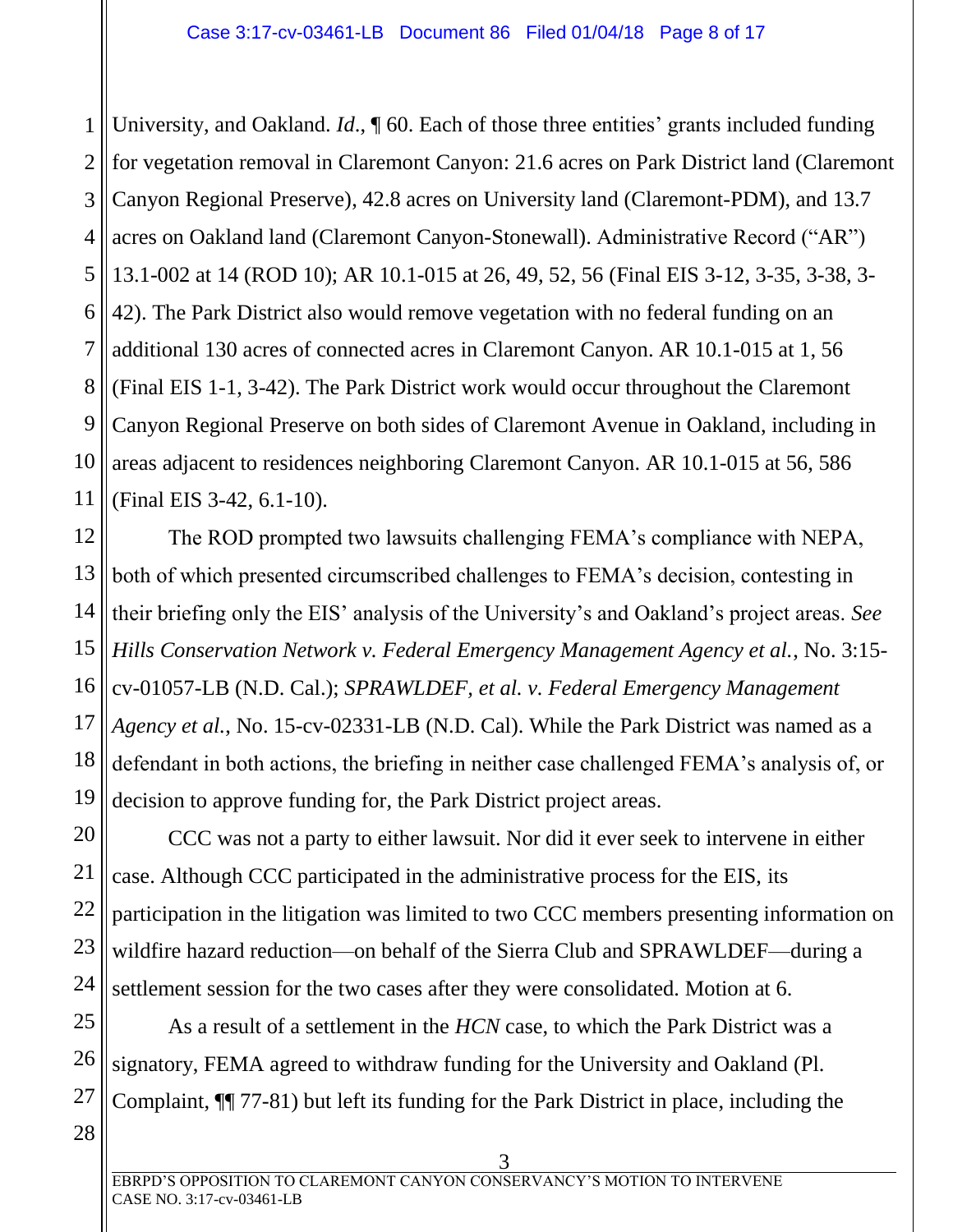1 2 funding for vegetation management in Claremont Canyon (AR 18.1.1-022 at 3 (Amended ROD 2)).

3 4 5 6 7 In September 2016, FEMA issued the Amended ROD, withdrawing its approval of funding for the University and Oakland and terminating the grants to those entities. *See* AR 18.1.1-022 at 2-4 (Amended ROD 1-3). The Court dismissed the *HCN* case with prejudice after HCN filed a notice of the settlement and request for dismissal. Pl. Complaint, ¶¶ 87, 99.

8 9 10 11 12 13 14 15 16 17 18 19 20 21 22 23 24 The University's instant suit arises from the settlement in the *HCN* case. It brings procedural challenges to FEMA's September 2016 decision to terminate the University's two grants, raising claims under the Stafford Act, 42 U.S.C. § 5133 et seq., the Administrative Procedures Act ("APA"), 5 U.S.C. § 701 et seq., and NEPA. *See* Pl. Complaint, ¶¶ 1, 7. The Court granted HCN permissive intervention in this suit on October 26, 2017, and on November 8, 2017 issued an order granting parties' stipulation for the Park District to intervene as well. Dkt. Nos. 51, 56. The parties have since begun settlement discussions. They have selected a mediator, participated in a telephone conference with the mediator on November 28 2017, and set mediation dates for February 2 and 5, 2018. Dkt. Nos. 64, 65, 67; unnumbered 12/1/17 Dkt. entry; Galanter Decl., ¶¶ 2, 3. The parties have a pre-mediation telephone conference with the mediator scheduled for January 11, 2018. Dkt. No. 68. They must submit mediation statements on January 26, 2018 and will hold individual telephone calls with the mediator on February 1, 2018. Galanter Decl., ¶ 3. The Court has also issued a scheduling order with a March 1, 2018 deadline for filing motions for summary judgment. Dkt. No. 52. CCC filed its motion to intervene on December 18, 2017 and on December 19, 2017 declined magistrate judge jurisdiction. Dkt. Nos. 71. 74.

<span id="page-8-0"></span>25

26

## **ARGUMENT**

### <span id="page-8-1"></span>**I. CCC Fails to Meet The Requirements for Intervention as of Right.**

27 28 Federal Rule of Civil Procedure 24(a)(2) permits intervention as of right only where an applicant meets each of four criteria: "(1) [the applicant] has a significant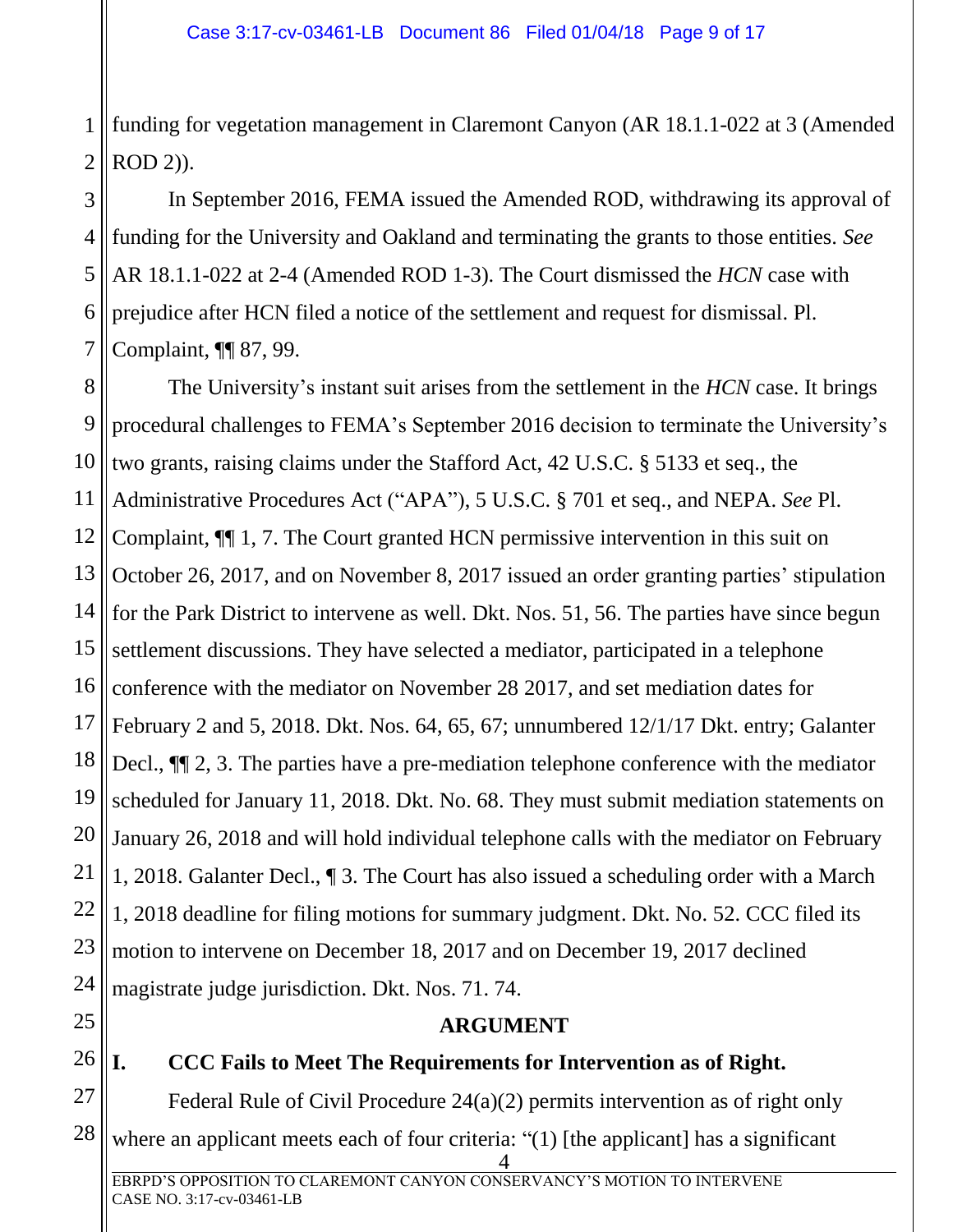1 2 3 4 5 6 protectable interest relating to the property or transaction that is the subject of the action; (2) the disposition of the action may, as a practical matter, impair or impede the applicant's ability to protect its interest; (3) the application is timely; and (4) the existing parties may not adequately represent the applicant's interest." *Donnelly v. Glickman*, 159 F.3d 405, 409 (9th Cir. 1998) (internal quotations omitted). Because CCC fails to meet all of these criteria, its Motion must be denied. *Id*.

<span id="page-9-0"></span>7

## **A. CCC Does Not Have a Legally Protected Interest in This Litigation.**

8 9 10 11 12 13 14 For CCC to establish that it has a "significant protectable" interest in this litigation, it must demonstrate that it will *actually* be affected by resolution of the University's claims. *Arakaki v. Cayetano*, 324 F.3d 1078, 1084 (9th Cir. 2003). An interest "several degrees removed from the . . . backbone of [the] litigation" is not sufficient to support intervention as of right. *United States v. Alisal Water Corp*., 370 F.3d 915, 920 (9th Cir. 2004). Moreover, a party may not claim a protectable interest in "new, unrelated issues" that it attempts to "inject . . . into the pending litigation." *Arakaki*, 324 F.3d at 1086.

15 16 17 18 19 20 21 22 23 24 25 26 CCC cannot claim a protectable interest here. Its underlying concern—vegetation removal from Claremont Canyon (Motion at 8)—is too far removed from the central issues of this litigation. The University, which brought this action, seeks markedly different, and purely procedural, relief: it would have FEMA reevaluate its decision to terminate the University's funding, following procedures required under the Stafford Act, the APA, and NEPA. Resolution in the University's favor will, therefore, not directly result in restoration of the University's removal of any vegetation from University-owned lands in Claremont Canyon. It would merely require FEMA to reassess its termination of the University's grant funding and to follow any legally-required procedures in deciding whether to terminate that funding. CCC's concerns are therefore too distant from the issues and potential remedies in this case to allow for intervention as of right. *Alisal Water Corp.*, 370 F.3d at 920.

27 28 Furthermore, through its intervention, CCC impermissibly attempts to expand the scope of this litigation by having FEMA reexamine its decision to terminate *Oakland's*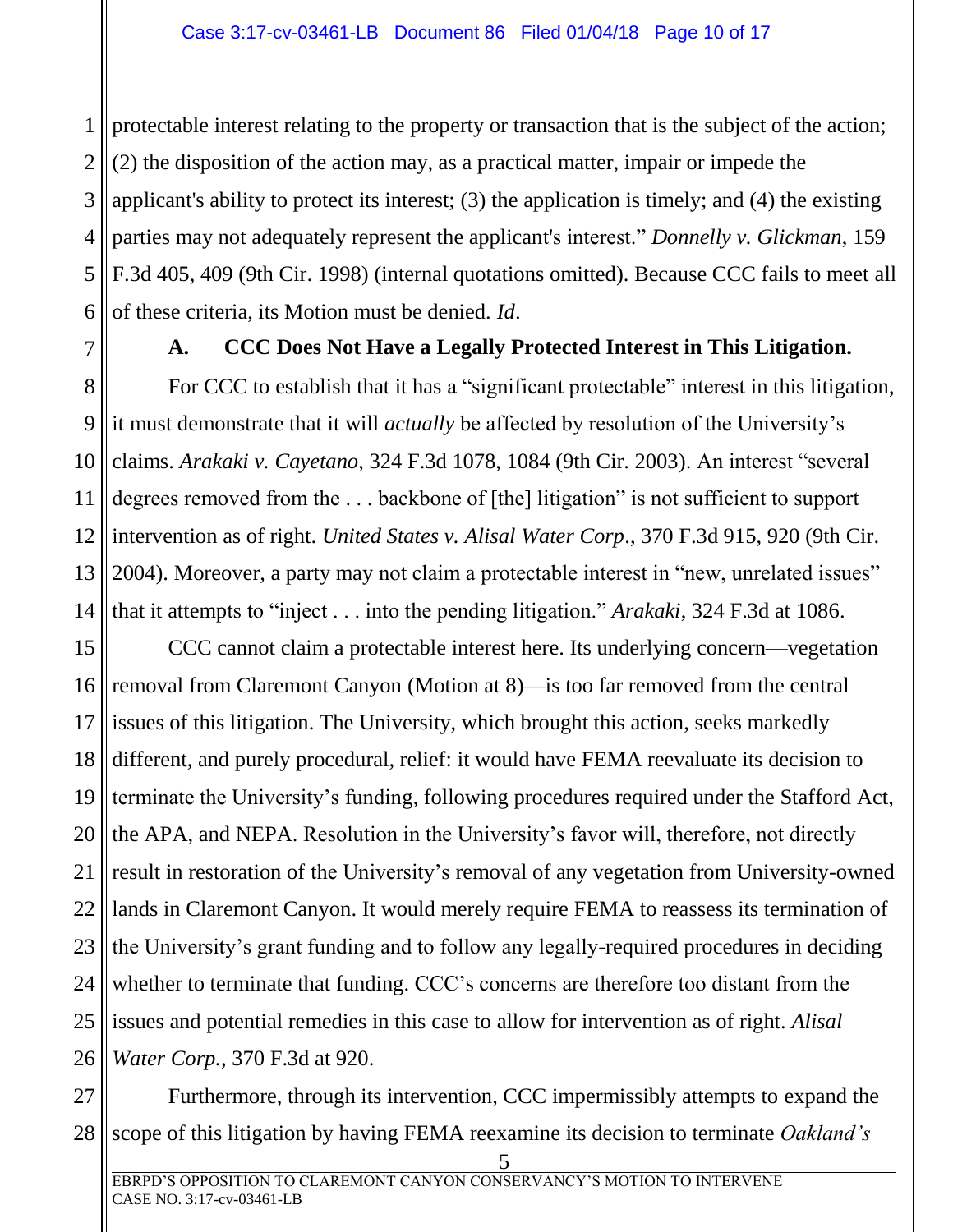1 2 3 4 5 6 7 8 9 10 11 12 13 14 grant funding. As CCC asserts, "[i]f allowed to intervene, the Conservancy . . . will vigorously argue for grant restoration, both as to the University and as to Oakland, which is currently unrepresented in these proceedings." Motion at 5. FEMA's termination of Oakland's funding is not at issue in this case. By issuing separate Notices of Termination for Oakland's and the University's grants, FEMA terminated those grants through separate actions. *See* AR 18.1.1-011 (FEMA 9/6/16 Notice of Termination re Oakland grant PDMC-PJ-09-2006-004); AR 18.1.1-012 (FEMA 9/6/16 Notice of Termination re University grant PDMC-PJ-09-2006-003); AR 18.1.1-013 (FEMA 9/6/16 Notice of Termination re University grant PDMC-PJ-09-CA-2005-011). The University's Complaint does not raise procedural challenges to FEMA's termination of Oakland's funding nor seek restoration of that funding. And Oakland has not challenged FEMA's termination of its funding. CCC may not, therefore, use intervention as a vehicle to introduce issues before the court related to FEMA termination of Oakland's grant funding, which is not at issue in the pending litigation. *Arakaki*, 324 F.3d at 1086.

<span id="page-10-0"></span>15

#### **B. Disposition of This Litigation Will Not Impair CCC's Claimed Interest.**

16 17 18 19 20 21 22 23 24 Because CCC does not have a protected interest in the litigation, the outcome of the litigation *cannot* impair CCC's claimed interest. As explained above in Section I.A., CCC's interest is just too removed from the procedural issues before the Court in this action. And even if CCC's interests were not too many steps removed from the litigation, or CCC did not seek to expand the scope of the litigation, CCC overstates its case in maintaining that "the Conservancy and its members [remain] at risk from a future wildfire" *unless* the Court restores the University's funding. Motion at 10; *see also id*. at 4-5 (making similar claims regarding risk to residents due to termination of both Oakland's and the University's grants).

25 26 27 28 The risk of wildfire remains with or without funding to the University. Neither the University nor any other entity can prevent wildfires. The purpose of the FEMA-funded vegetation management is to reduce the risk of wildfires and minimize the damage when wildfires do occur. *See* AR 10.1-015 at 6 (Final EIS 1-6). The University is not the only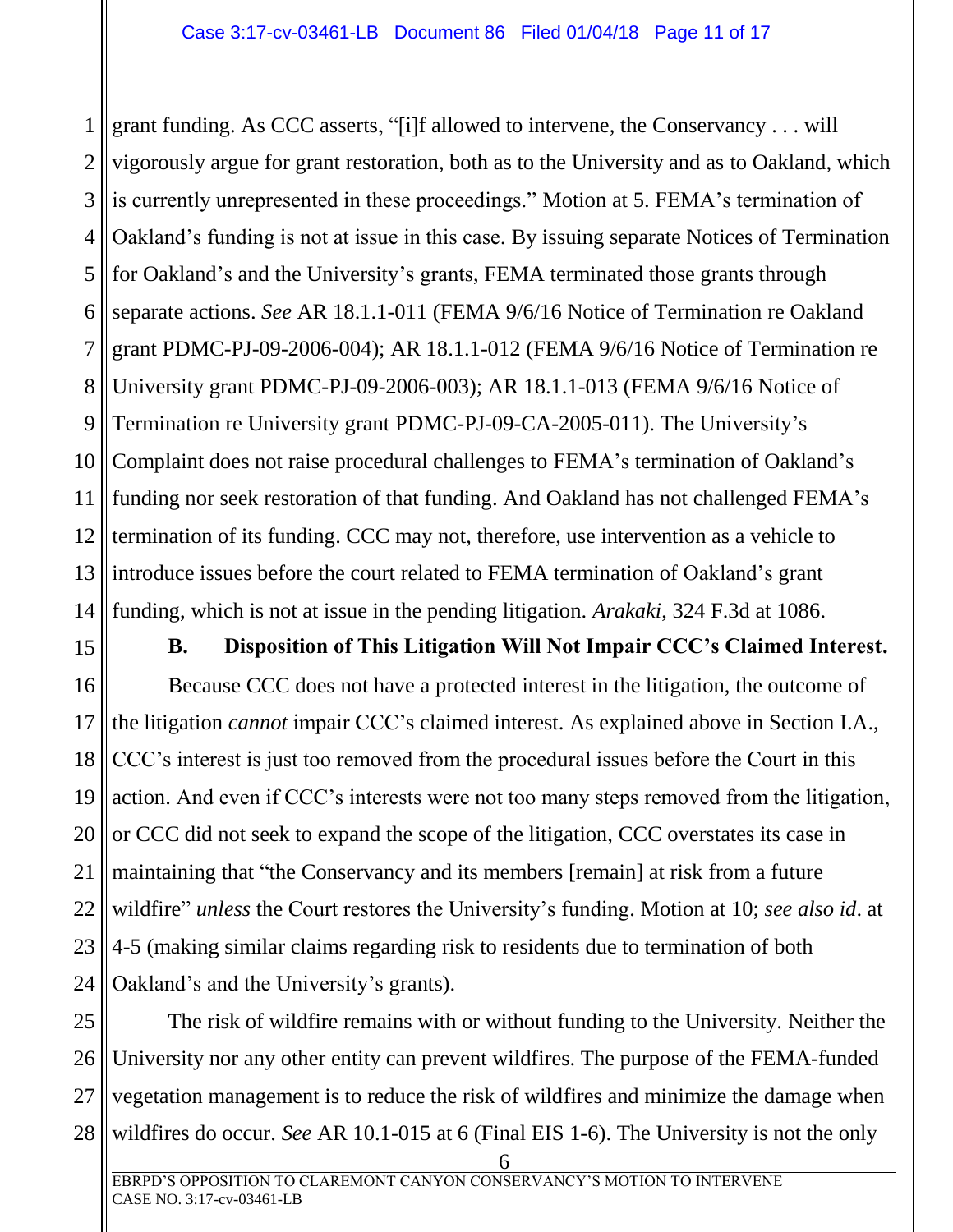1 2 3 4 5 6 7 entity addressing fire risk in Claremont Canyon. The Park District will treat the majority of acreage in Claremont Canyon. *See* AR 10.1-015 at 26, 56, 341 (Final EIS at 3-12, 3- 42, 4.13-11). It will reduce the risk of wildfires on more than 150 acres in the Canyon, including in areas adjacent to residences. AR 10.1-015 at 26, 56 (Final EIS 3-12, 3-42). Even without vegetation management on University or Oakland land, the Park District will play a significant and essential role in reducing the hazards of wildfires in Claremont Canyon.

<span id="page-11-0"></span>

8

9

10

11

12

13

14

15

16

17

18

19

20

21

22

23

24

25

26

27

#### **C. The University Will Adequately Protect The Interests of CCC and Its Members.**

In determining whether a proposed intervenor is adequately represented by an existing party, the most important factor is "how the [intervenor's] interest compares with the interests of existing parties." *Arakaki*, 324 F.3d at 1086. Where an applicant for intervention and an existing party share the same "ultimate objective," a presumption arises that the existing party will adequately represent the applicant's interests, and a "compelling showing" is required to demonstrate inadequate representation. *Id.* at 1086; *Perry v. Proposition 8 Official Proponents*, 587 F.3d 947, 950-51 (9th Cir. 2009).

Here, the University would adequately protect CCC's interests in the litigation, precluding CCC's intervention as of right. The University's and CCC's objectives are aligned. Both challenge FEMA's termination of the University's grant funding as "procedurally improper." Motion at 4; *see also* Pl. Complaint, ¶¶ 101-139; CCC Proposed Complaint, ¶¶ 35-40. And CCC in fact *admits* that the University's "interests are aligned with those of the Conservancy." Motion at 10. CCC never contends that the University will inadequately represent its interests in court. Instead CCC asserts that it must be allowed to intervene as of right because the University *might* accept a settlement that does not restore funding for vegetation management or selectively removes certain vegetation in Claremont Canyon. CCC offers no support for these allegations. The University's land in Claremont Canyon makes up over 40 percent of the acreage for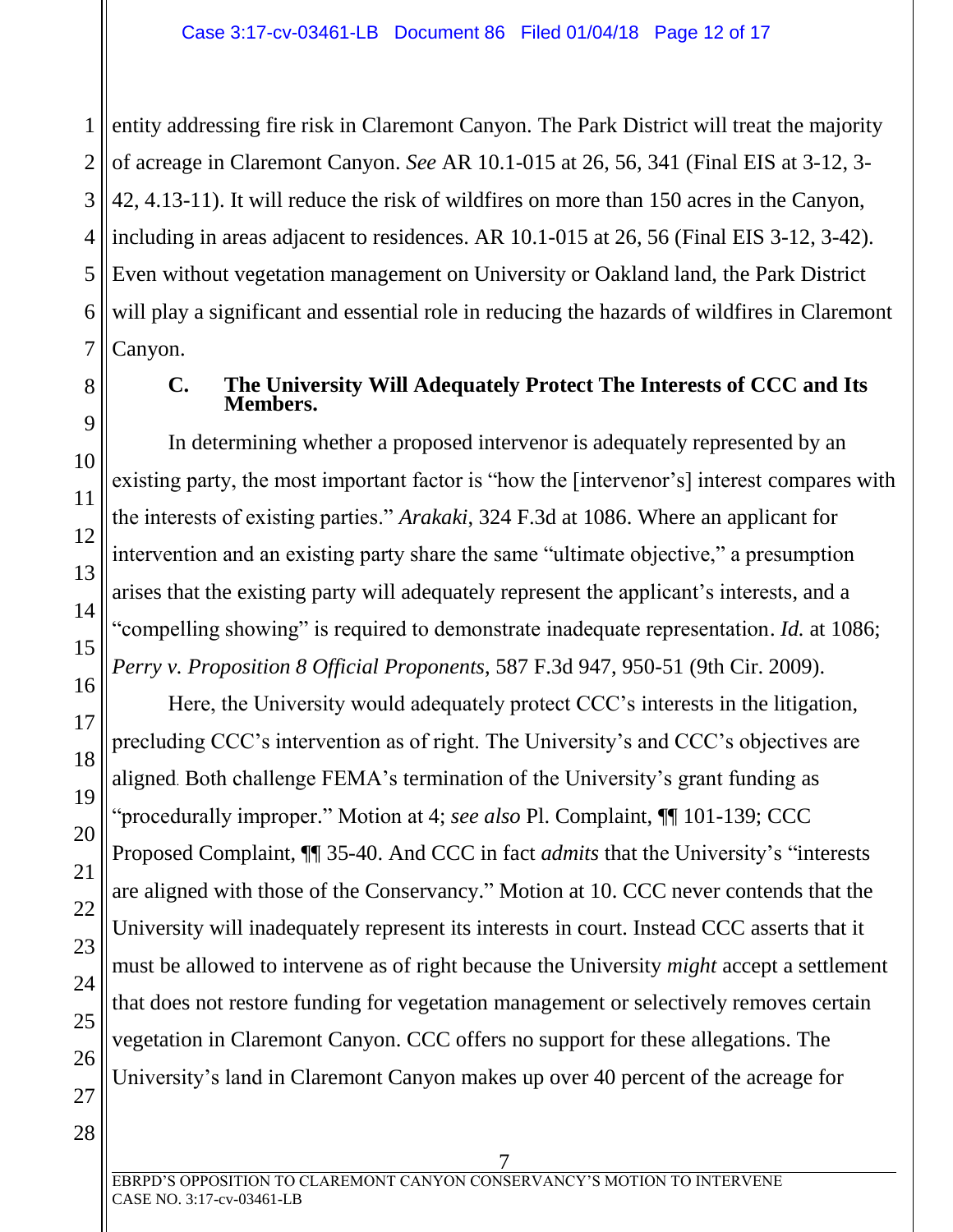1 2 which the University had received funding under the original ROD. There is no reason to believe that it would abandon its interest in the Claremont Canyon area in this litigation.

3 4 5 6 7 8 9 Courts do not permit intervention based on the potential intervenor's conjectures that it will be inadequately represented. As explained by the court in *Public Service Co. v. Patch*, the factor regarding adequacy of representation by an existing party "is more than a paper tiger. A party that seeks to intervene as of right must produce some tangible basis to support a claim of purported inadequacy." 136 F.3d 197, 207 (1st Cir. 1998). CCC provides no basis for its claim that the University will inadequately represent CCC's interests.

<span id="page-12-0"></span>10

### **D. CCC's Motion Is Not Timely.**

11 12 13 14 15 In evaluating whether an applicant's motion to intervene is timely, courts weigh three factors: (1) the stage of the proceedings, (2) prejudice to existing parties due to the applicant's delay in intervening, and (3) the reason for and length of delay in seeking intervention. *Alisal Water Corp*., 370 F.3d at 921. CCC's motion is untimely under each of these factors.

16 17 18 19 20 21 22 23 24 25 26 27 First, the proceedings here have progressed significantly. The litigation of this matter began when HCN and SPRAWLDEF/Sierra Club filed lawsuits challenging the Final EIS for FEMA's grant funding for the Park District, the University, and Oakland's removal of vegetation to reduce wildfire risk in the East Bay Hills. Although CCC participated in the administrative process for the EIS, it chose not to file suit and not to intervene. And while two CCC members shared information at a prior mediation held for the two cases, they participated on behalf of the SPRAWLDEF/Sierra Club, and not as a party. See Motion at 3. Even in *this* chapter of the litigation, the University filed its Complaint over six months ago, on June 14, 2017, and FEMA and the California Office of Emergency Services filed their respective Answers to the Complaint on August 17, 2017 and September 5, 2017. Dkt. Nos. 1, 15, 31. The initial case management occurred on October 26, 2017. Dkt. No. 53. In addition, HCN and the Park District successfully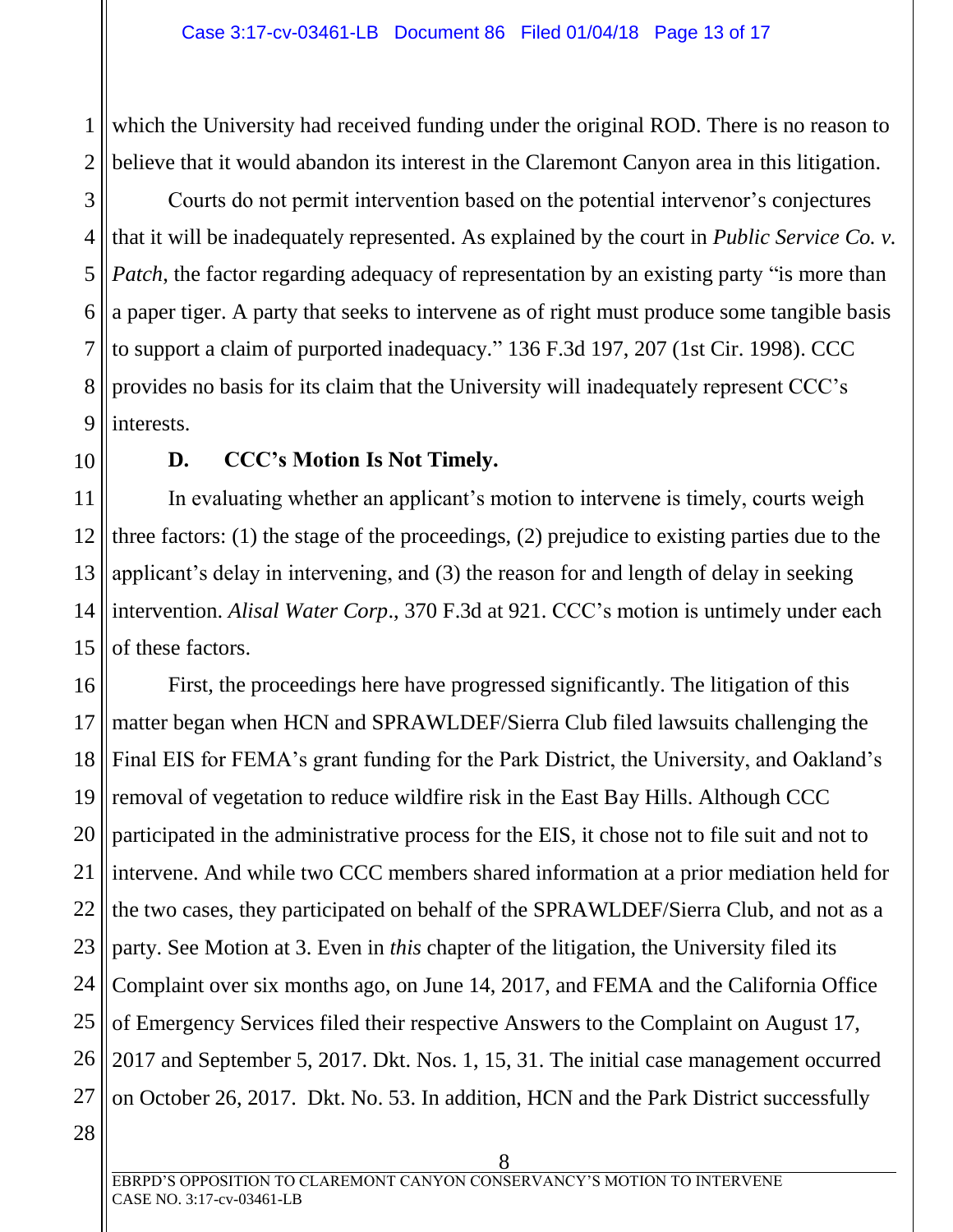1 2 intervened more than two months ago and the Administrative Record is already filed and briefing scheduled. Dkt. Nos. 51, 52, 56.

3 4 5 6 7 8 Second, CCC's intervention at this stage of the litigation will prejudice the existing parties and likely disrupt and delay the proceedings. Significantly, CCC has declined magistrate judge jurisdiction. Dkt. No. 74. In taking this stance, it ignores that the current magistrate has presided over the related cases in this litigation since the beginning, and knows the parties, the complicated facts, and the cases' procedural history. Reassigning the present case at this late stage will delay the litigation and waste the court's resources.

9 10 11 12 13 14 15 16 17 CCC's intervention will also delay the parties' settlement efforts. Settlement discussions are well underway and parties have already participated in a telephone conference with the mediator. Dkt. No. 64; Galanter Decl., ¶ 2. The parties will participate in a second conference call with the mediator on January 11, 2017. Dkt. No. 68. Mediation briefs are due January 26, 2018, the parties will have individual telephone calls with the mediator on February 1, 2018, and mediation sessions are scheduled for February 2 and February 5, 2018. Galanter Decl., ¶ 3. CCC's intervention would require delays to this schedule. Thus, in addition to delaying the litigation, CCC's intervention will delay the mediation.

18 19 20 21 22 23 24 Furthermore, CCC's intervention in the litigation will jeopardize a successful settlement, forcing the parties to resolve this case by going to trial. CCC asserts in its Motion that its presence in the case is necessary to ensure that the University does not accept settlement terms that would change the vegetation management methodology or agree to a settlement that does not restore the University's funding. Motion at 10-11. This hardline position will undermine the parties' efforts to settle by limiting options and further polarizing the parties.

25 26 27 28 Third, CCC's Motion lacks any credible explanation of changed circumstances that justify its intervention in the case at this stage in the proceedings, and of why it failed to seek intervention sooner. *Smith v. L.A. Unified Sch. Dist.*, 830 F.3d 843, 854 (9th Cir. 2016). Although CCC states that HCN's and the Park District's intervention in October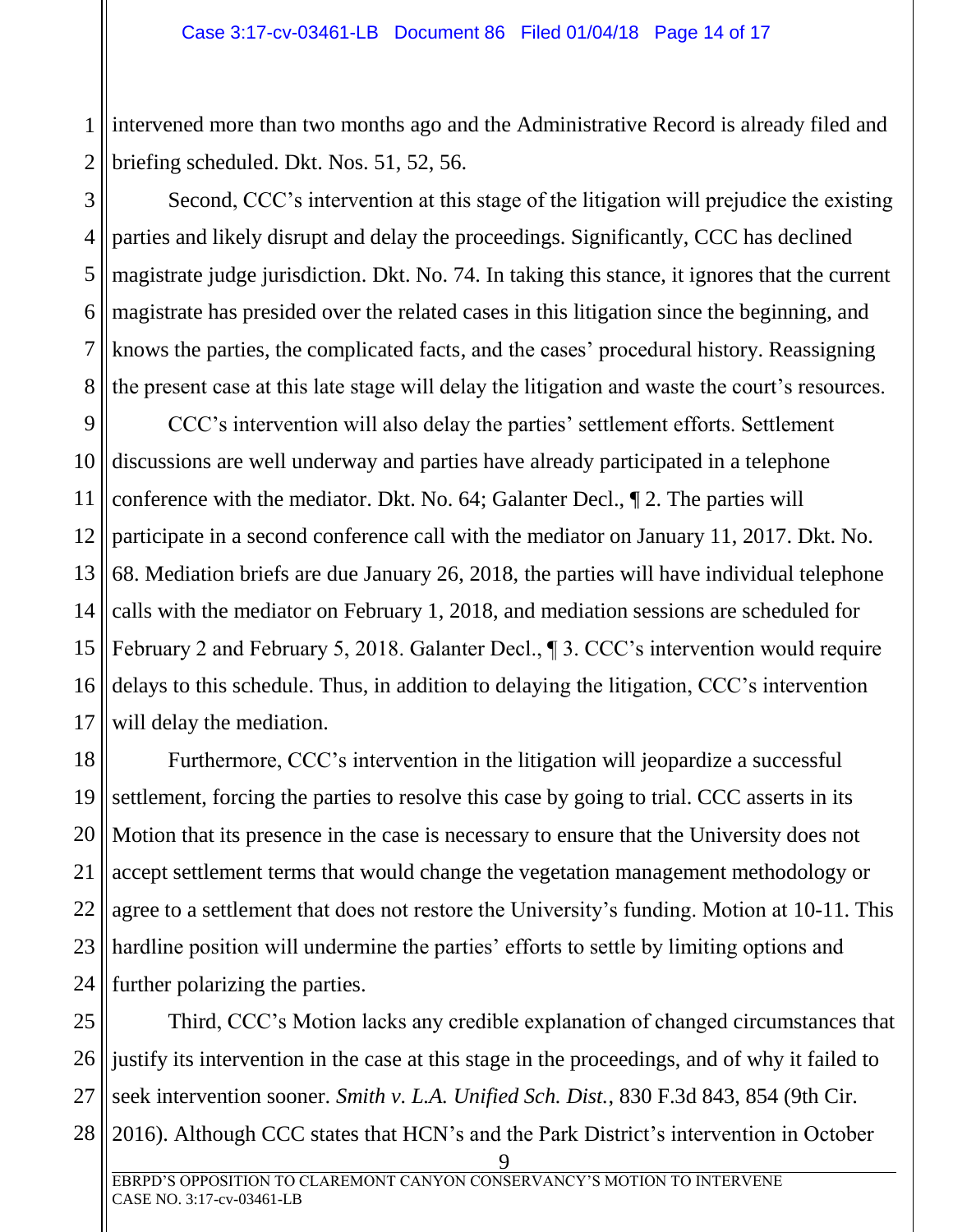1 2 3 4 5 6 and early November 2017, respectively, triggered CCC's need to intervene in the case, this argument rings hollow. The legal and factual issues remain the same regardless of HCN's and the Park District's presence in the case. Moreover, HCN and the Park District have been parties to the underlying litigation that gave rise to this case. CCC apparently did not see it as essential to intervene there and fails to establish why it is entitled to intervention as of right now.

### <span id="page-14-0"></span>**II. CCC Fails to Meet The Requirements for Permissive Intervention and Should Not Be Permitted to Intervene.**

<span id="page-14-1"></span>8 9

7

#### **A. CCC Does Not Meet The Threshold Requirements for Permissive Intervention.**

10 11 12 13 14 15 16 17 18 A court grants permissive intervention at its discretion. *Donnelly*, 159 F.3d at 412. To qualify for permissive intervention in this Circuit, the applicant must first show that (1) the applicant's claim or defense, and the main action, have a question of law or a question of fact in common; (2) there are independent grounds for jurisdiction; *and* (3) the motion is timely. *Nw. Forest Res. Council v. Glickman,* 82 F.3d 825, 839 (9th Cir. 1996); *see also* Fed. R. Civ. P. 24(b)(1)(B). CCC fails to meet either the second or third criteria. But "even if all three requirements are satisfied, the district court has discretion to deny permissive intervention." *SEC v. Small Bus. Capital Corp*., 2014 U.S. Dist. LEXIS 104233, \*6 (N.D. Cal. July 29, 2014).

19 20 21 22 23 24 25 26 27 28 CCC does not meet the second threshold requirement because it fails to establish its independent grounds for jurisdiction in this case. *Nw. Forest Res. Council,* 82 F.3d at 839. "A party seeking permissive intervention must demonstrate a basis for federal jurisdiction independent of the court's jurisdiction over the underlying action." *EEOC v. Pan Am. World Airways, Inc.*, 897 F.2d 1499, 1509-10 (9th Cir. 1990); *see also Blake v. Pallan,* 554 F.2d 947, 955-56 (9th Cir. 1977) (proposed intervenor lacked independent grounds of jurisdiction under plaintiff's federal securities claims where he had no involvement in the securities transactions at issue). CCC fails to even mention any, let alone establish that it has, independent grounds for jurisdiction. Rather, CCC tries to reassure the Court that it will not enlarge the scope of the litigation. But as detailed in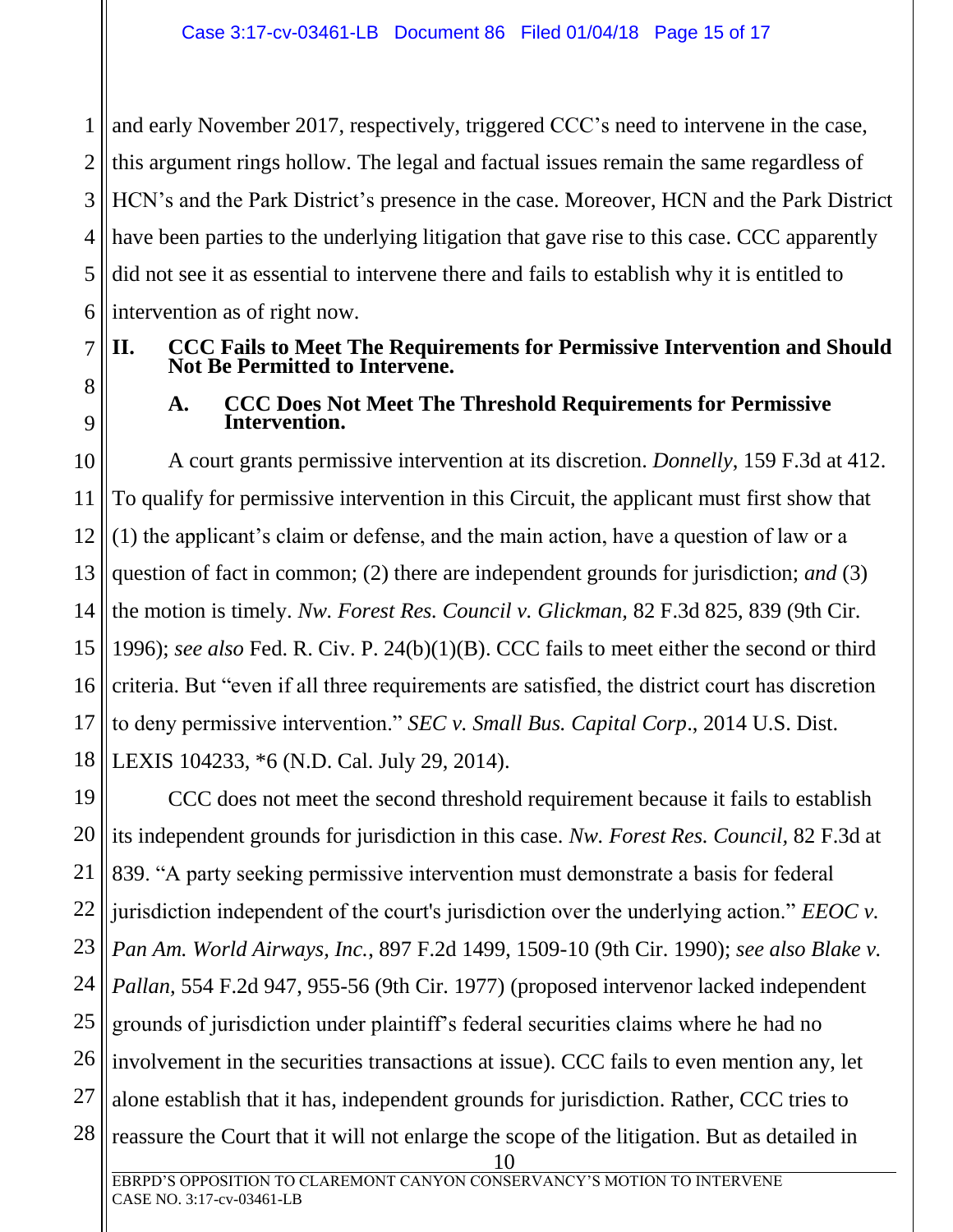1 2 3 Section I.A above, CCC *does* seek to expand the scope of this litigation by having FEMA reexamine its decision to terminate *Oakland's* grant funding, which is not at issue in the University's lawsuit. Motion at 5.

4 5 6 7 8 9 10 11 Likewise, CCC does not meet the third threshold requirement of timeliness. As described above, its motion fails under all three factors courts weigh in assessing whether a motion for intervention is timely: (1) the stage of the proceedings; (2) the prejudice to the parties; and (3) the length of and any reason for any delay. *San Jose Mercury News, Inc. v. U.S. Dist. Court-N. Dist.*, 187 F.3d 1096, 1100-01 (9th Cir. 1999) (superseded by statute on other grounds). And in assessing a request for permissive intervention, courts analyze the timeliness requirement more strictly than they do for intervention as of right. *League of United Latin Am. Citizens v. Wilson*, 131 F.3d 1297, 1308 (9th Cir. 1997).

12 13 14 15 16 17 18 19 20 First, CCC seeks to intervene more than six months after the case was filed, after settlement efforts have already begun, and as the parties are poised to enter mediation. Second, CCC's late intervention would prejudice existing parties. The addition of CCC would change the underlying interests and dynamics in the case, and will cause a delay by pushing out the mediation date. And CCC's entrenched position regarding acceptable settlement terms could stymie mediation and force the case to trial. Moreover, if CCC intervenes, its objection to magistrate judge jurisdiction will require transfer of the case to a district court judge. This would further delay the litigation and waste the court's resources. Finally, as described above in Section I.D, CCC inadequately justifies why it seeks to intervene only now, after this case has been litigated for more than six months and after failing to seek intervention in underlying, related litigation.

#### **B. Additional Factors Demonstrate That CCC Should Not Be Permitted to Intervene.**

<span id="page-15-0"></span>If CCC were able to satisfy the threshold requirements for permissive intervention, which it cannot, the Court must then consider whether the intervention would "unduly" delay or prejudice the adjudication of the original parties' rights." Fed. R. Civ. P. 24(b)(3). The Court could also consider additional factors such as "the nature and extent